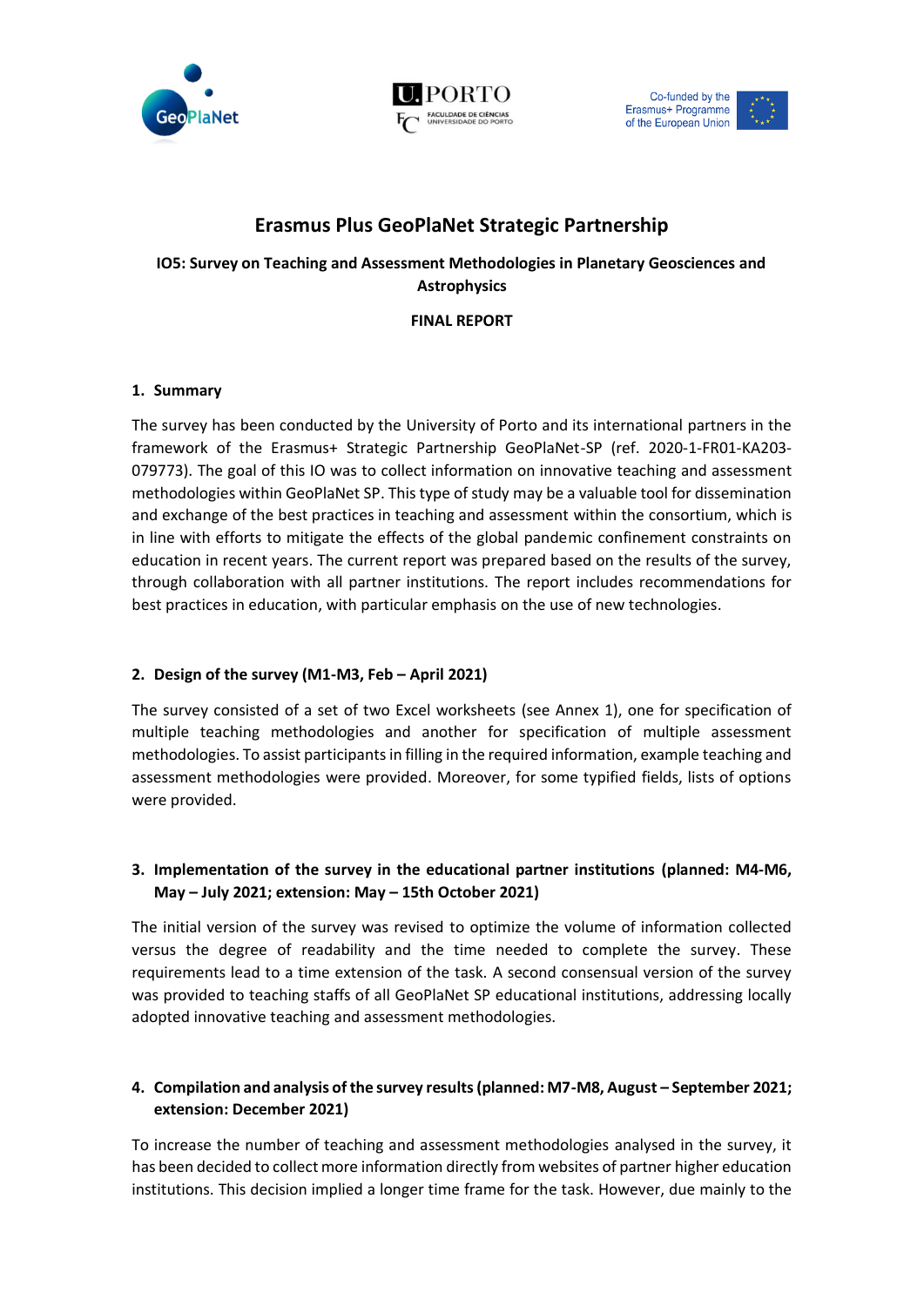lack of detail and highlight given to the description of teaching and assessment methodologies in course syllabuses at higher education institutions' websites, it was found that the information gathered was unable to add any relevant contribution to the current report. This appears to be a problem common to many higher education institutions in disclosing consistent and complete information on their educational programmes.

To allow a proper classification of methodologies, redundant information was filtered and uniformization of terms was adopted. It would be interesting to analyse the perceived impacts of similar methodologies in different institutions by collecting additional information on students' academic achievement. However, such task would require a much longer time frame. A summary of the collected data is available in Annex 2. Here we present detailed statistics in the form of histograms of survey data from the participant institutions. Since the teaching and assessment methodologies analysed were not meant to be representative of any area or institution, we will describe only the global data.

The registered teaching methodologies are all applied in presential contexts(see Fig. 4a) ranging from the traditional face to face classroom to laboratory or field work. The few cases (16.7%) of online contexts appear to be just replicas of presential classrooms justified by the pandemic constraints on teaching, as there is no information on the exploration of new potentialities offered by online teaching.



**Fig. 4a:** Teaching contexts. Because some methodologies are applied both in presential and online contexts, the sum of the two contexts may exceed 100%.

In a significant number of the reported methodologies (see Fig. 4b), students play an active individual role (41.7%), or group role (41.7%) through cooperative or constructivist work, which is enabled using whiteboards; only in 16.7% of the cases students adopt a passive role.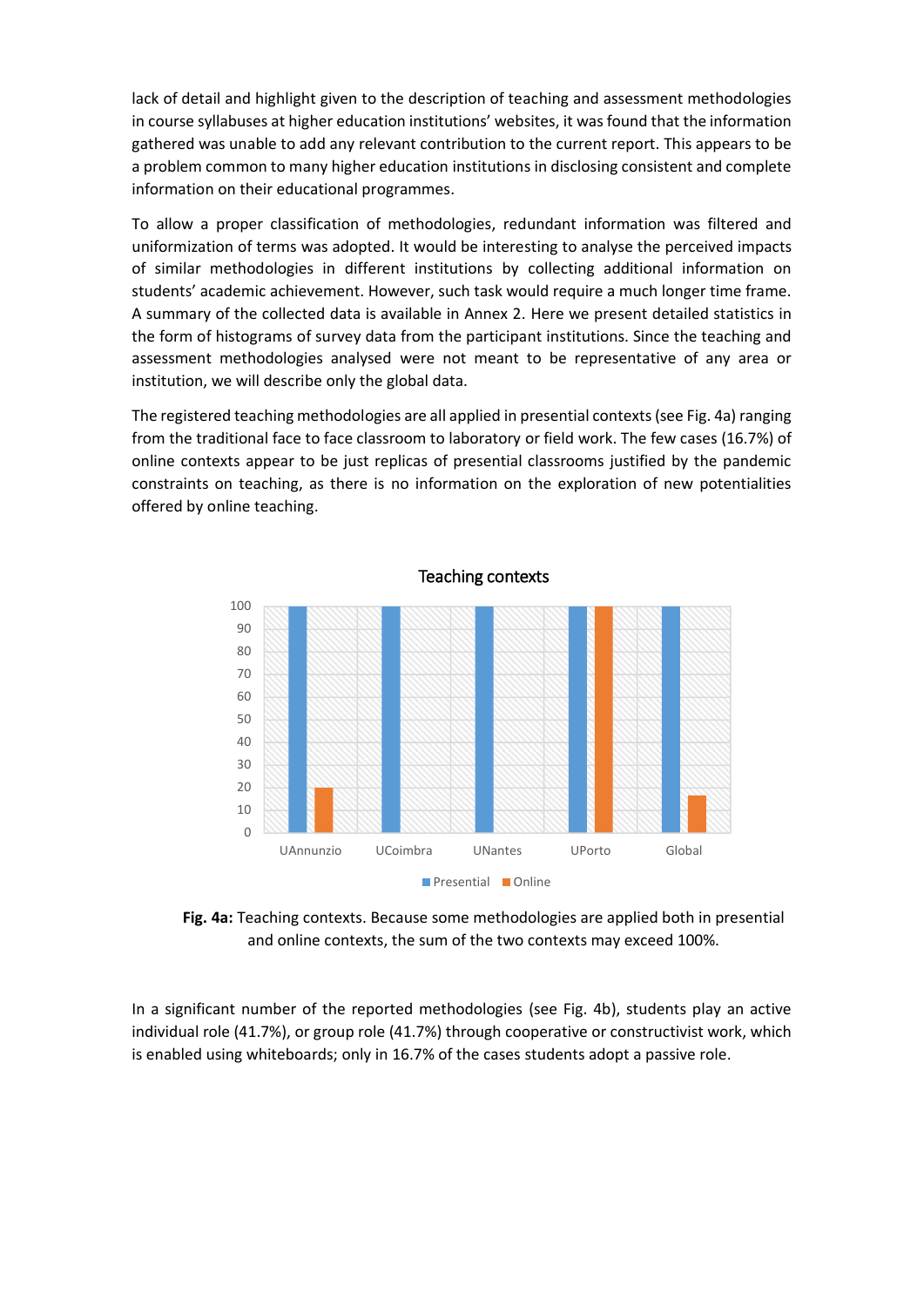### Students' roles



**Fig. 4b:** Students' roles.

The dominant class types (see Fig. 4c) are the lecture (41.7%) and problem solving (33.3%), with minor contributions from laboratory work (8.3%) and fieldwork (8.3%). From the data analysed, there is no evidence for the use of virtual laboratory work, remote laboratory work, virtual fieldwork, or remote fieldwork teaching contexts. There is, therefore, room for improvement in teaching using remote laboratory and virtual reality technologies. Actually, GeoPlaNet SP project aims to address new virtual reality tools for planetary exploration during the "GeoPlaNet International Week for VR in Geosciences" event.





Regarding the registered assessment methodologies, a significant number of them (60%) are formative and the remaining 40% are summative (see Fig. 4d). This indicates a high importance level given by instructors to monitoring and testing of students' learning progress.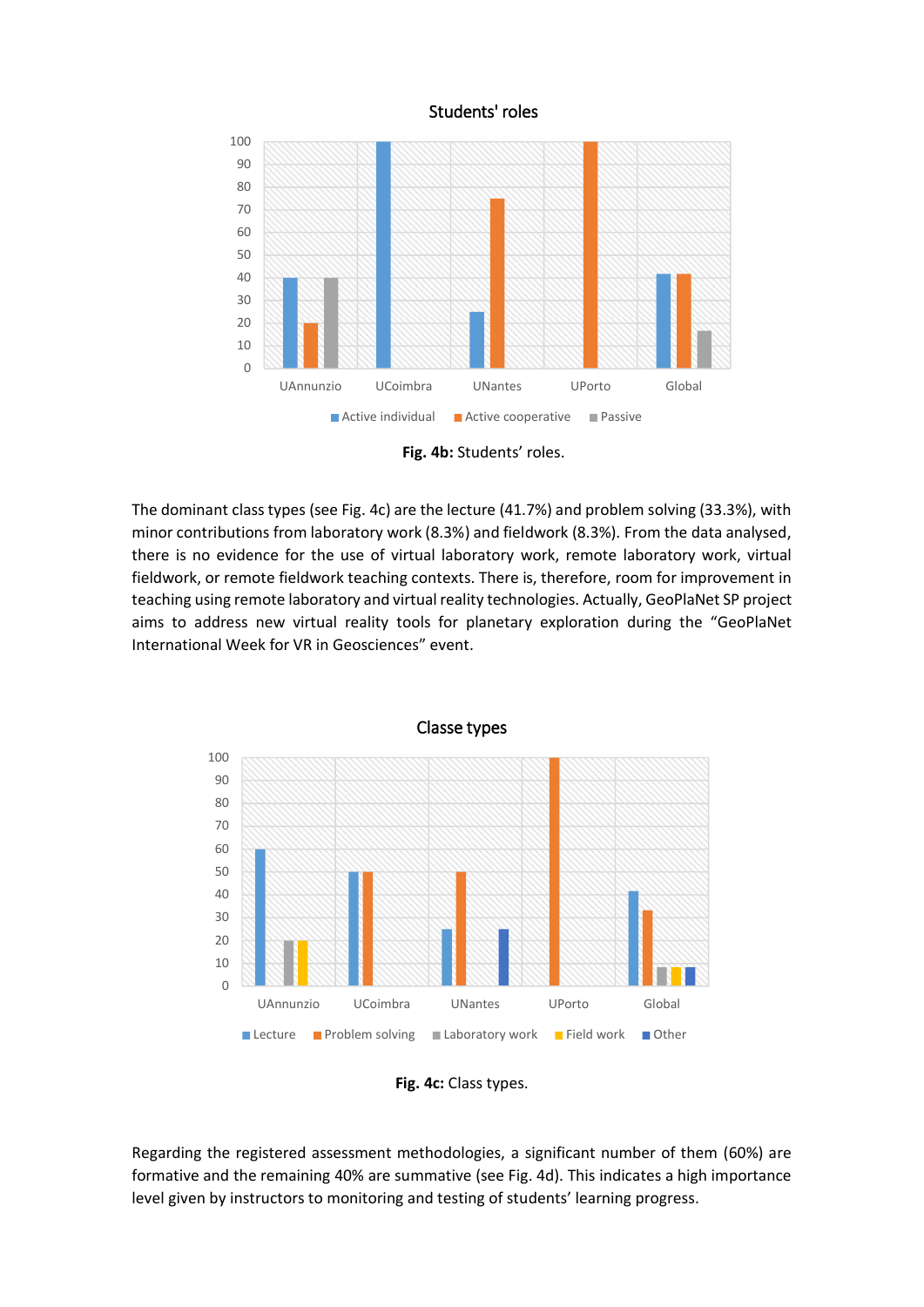#### Assessment types



**Fig. 4d:** Assessment types.

The cases of online assessment (see Fig. 4e) conducted through learning management systems (ex: Moodle) are scarce (only 20%), which means that the adaptation of presential assessment methodologies to the online regime still represents a great challenge for higher education institutions.





The assessment methodologies are diversified in the sets of assessment objects used (see Fig. 4f): quiz (11.8%), problem solving (17.6%), presentation (23.5%), discussion (17.6%), laboratory work performance (5.9%), project (11.8%), fieldwork performance (5.9%), and report (5.9%).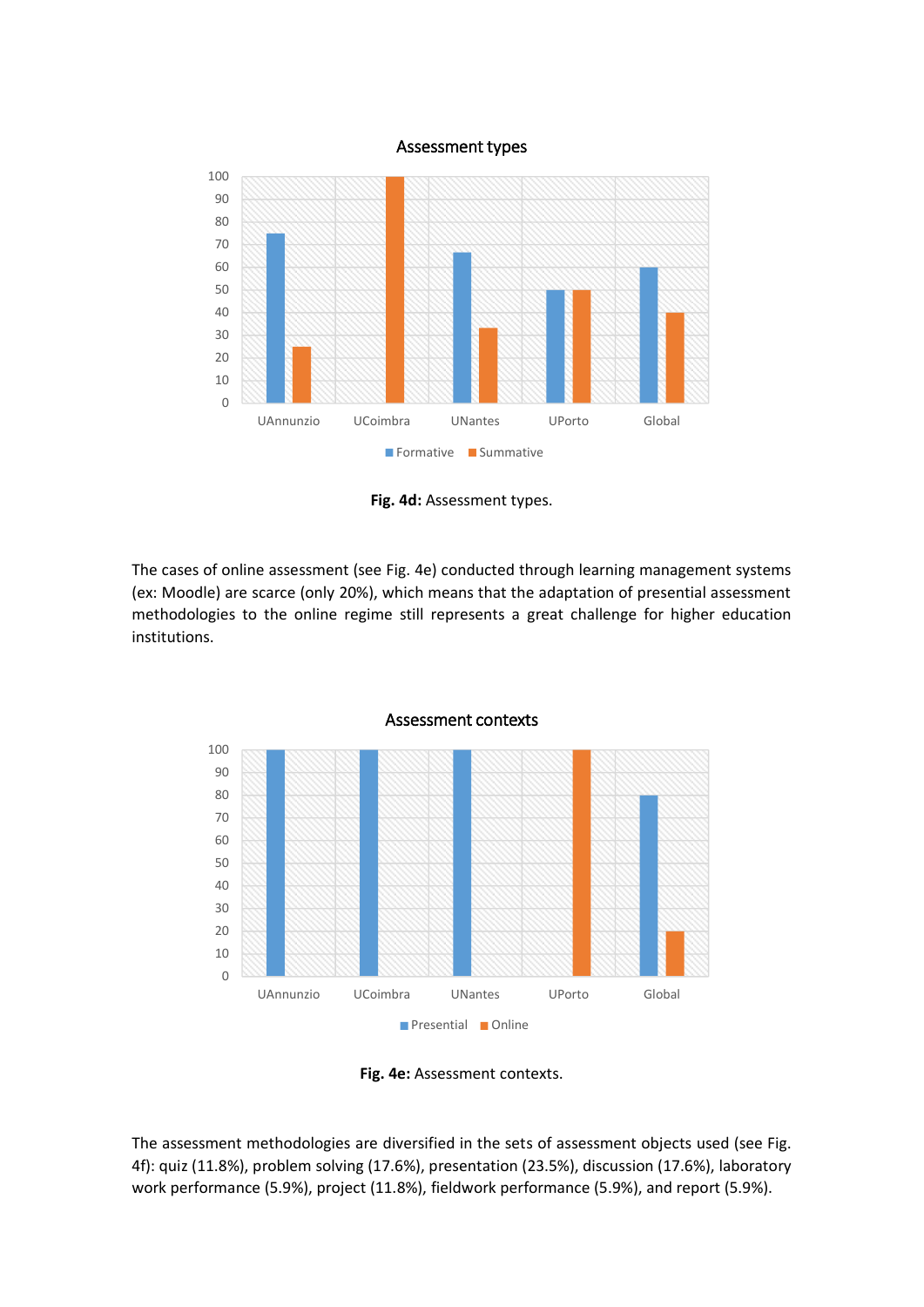

**Fig. 4f:** Assessment objects.

### **5. Recommendations for best practices**

The current survey identified a lack of complete and detailed information on educational programmes of higher education institutions, which may be detrimental to decision making of prospecting students and to the dissemination and exchange of teaching and assessment methodologies among peers. Therefore, it is suggested that higher education institutions should enforce a pedagogical and scientific approach in the disclosure of complete and consistent information on the teaching and assessment methodologies adopted in their education programmes.

It has been observed that the presential context and its associated methodologies are still dominant in teaching and assessment. However, it is generally recognised that online teaching and assessment provide numerous advantages over the traditional paradigm, among which: a reduction of time and human resources allocated to teaching and assessment; more uniform assessment criteria across instructors. The progressive transition to the online context should be promoted and supported in order to overcome the challenges that still limit its widespread adoption. This transition must include the use of emergent virtual and remote laboratory as well as virtual reality technologies.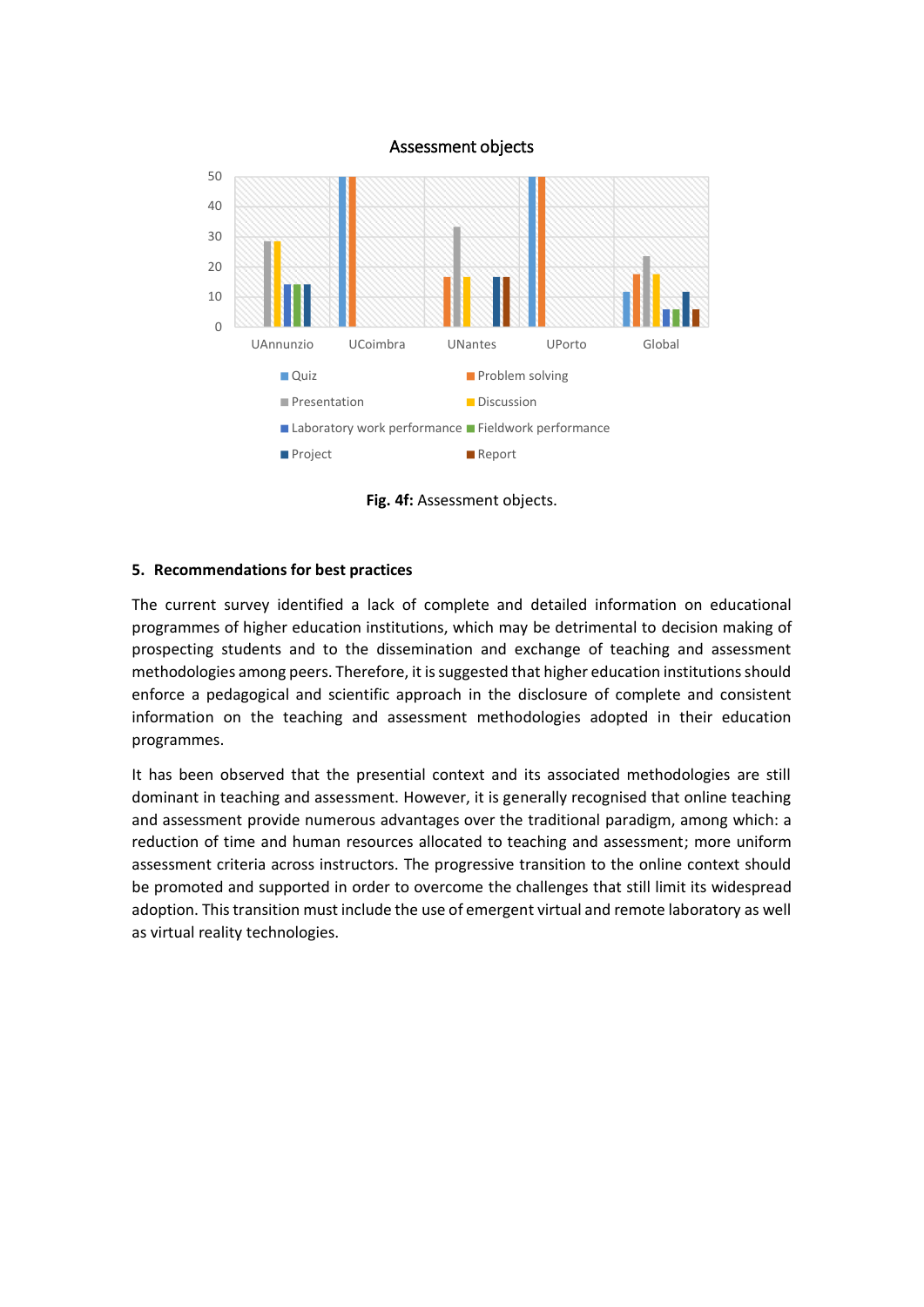## **ANNEX 1: Survey worksheets**

| <b>Teaching methodologies</b>                                |                |                                                                                                                                                                                                                                                                                                                                                                                                              |
|--------------------------------------------------------------|----------------|--------------------------------------------------------------------------------------------------------------------------------------------------------------------------------------------------------------------------------------------------------------------------------------------------------------------------------------------------------------------------------------------------------------|
|                                                              |                | <b>Example teaching methodology</b>                                                                                                                                                                                                                                                                                                                                                                          |
| <b>Your name</b>                                             |                | Teresa M. Seixas<br>tmseixas@fc.up.pt                                                                                                                                                                                                                                                                                                                                                                        |
| our e-mail/<br>Name of methodology                           |                | Cooperative Learning using Whiteboards                                                                                                                                                                                                                                                                                                                                                                       |
| Institution                                                  |                | Faculty of Sciences of University of Porto                                                                                                                                                                                                                                                                                                                                                                   |
| Degree programme(s)                                          |                | Bachelor in Environmental Science and Technology,<br>Bachelor in Geospatial Engineering, Bachelor in                                                                                                                                                                                                                                                                                                         |
|                                                              |                | Chemistry                                                                                                                                                                                                                                                                                                                                                                                                    |
| Year of degree(s)                                            |                | (1, 1, 1)                                                                                                                                                                                                                                                                                                                                                                                                    |
| Course name(s)<br>Start year                                 |                | Physics II (Department of Physics and Astronomy)<br>2016                                                                                                                                                                                                                                                                                                                                                     |
| Last year                                                    |                | 2021                                                                                                                                                                                                                                                                                                                                                                                                         |
| <b>Number of students</b>                                    |                | 138                                                                                                                                                                                                                                                                                                                                                                                                          |
| <b>Number of course weeks</b><br>Number of methodology weeks |                | 14<br>14                                                                                                                                                                                                                                                                                                                                                                                                     |
| <b>Number of sessions/week</b>                               |                |                                                                                                                                                                                                                                                                                                                                                                                                              |
| Number of hours/session                                      |                | $\mathfrak z$                                                                                                                                                                                                                                                                                                                                                                                                |
| <b>Methodology description</b>                               |                | In problem solving classes, groups of four students are<br>assembled to work cooperatively to solve problems<br>and answer instructor's and peers' questions about<br>lectures' subjects. After completing their whiteboard,<br>some groups make presentations of their contents,<br>exposing their problem solutions, graphs, thinking and<br>drawings, facilitating in this way whole class<br>discussion. |
|                                                              | #1<br>#2<br>#3 | Individual accountability<br>Face-to-face interaction<br>Positive Interdependence                                                                                                                                                                                                                                                                                                                            |
|                                                              | #4             | Group processing                                                                                                                                                                                                                                                                                                                                                                                             |
| <b>Methodology goals</b>                                     | #5             | Social skills<br>Encourage teacher and peer dialogue around teaching                                                                                                                                                                                                                                                                                                                                         |
|                                                              | #6             | and learning                                                                                                                                                                                                                                                                                                                                                                                                 |
|                                                              | #7<br>#8       |                                                                                                                                                                                                                                                                                                                                                                                                              |
|                                                              | #9             |                                                                                                                                                                                                                                                                                                                                                                                                              |
|                                                              | #10            |                                                                                                                                                                                                                                                                                                                                                                                                              |
| Class type                                                   |                | Problem solving                                                                                                                                                                                                                                                                                                                                                                                              |
|                                                              | #1             | Presential classroom                                                                                                                                                                                                                                                                                                                                                                                         |
|                                                              | #2             | Online classroom                                                                                                                                                                                                                                                                                                                                                                                             |
|                                                              | #3             |                                                                                                                                                                                                                                                                                                                                                                                                              |
|                                                              | #4<br>#5       |                                                                                                                                                                                                                                                                                                                                                                                                              |
| <b>Teaching contexts</b>                                     | #6             |                                                                                                                                                                                                                                                                                                                                                                                                              |
|                                                              | #7             |                                                                                                                                                                                                                                                                                                                                                                                                              |
|                                                              | #8             |                                                                                                                                                                                                                                                                                                                                                                                                              |
|                                                              | #9<br>#10      |                                                                                                                                                                                                                                                                                                                                                                                                              |
|                                                              | #1             | Whiteboarding session                                                                                                                                                                                                                                                                                                                                                                                        |
|                                                              |                | Cooperative group work                                                                                                                                                                                                                                                                                                                                                                                       |
|                                                              | #3<br>#4       |                                                                                                                                                                                                                                                                                                                                                                                                              |
|                                                              | #5             |                                                                                                                                                                                                                                                                                                                                                                                                              |
| <b>Teaching methods</b>                                      | #6             |                                                                                                                                                                                                                                                                                                                                                                                                              |
|                                                              | #7             |                                                                                                                                                                                                                                                                                                                                                                                                              |
|                                                              | #9             |                                                                                                                                                                                                                                                                                                                                                                                                              |
|                                                              |                |                                                                                                                                                                                                                                                                                                                                                                                                              |
|                                                              | #1             | Whiteboards for presential classroom                                                                                                                                                                                                                                                                                                                                                                         |
| <b>Required equipments</b>                                   | #2<br>#3       | Laptop for online classrom                                                                                                                                                                                                                                                                                                                                                                                   |
|                                                              | #4             |                                                                                                                                                                                                                                                                                                                                                                                                              |
|                                                              | #5             |                                                                                                                                                                                                                                                                                                                                                                                                              |
|                                                              | #1             | Zoom or MS Teams for online classroom                                                                                                                                                                                                                                                                                                                                                                        |
| Required software                                            | #2             |                                                                                                                                                                                                                                                                                                                                                                                                              |
|                                                              | #3<br>#4       |                                                                                                                                                                                                                                                                                                                                                                                                              |
|                                                              |                |                                                                                                                                                                                                                                                                                                                                                                                                              |
|                                                              | #1             | https://doi.org/10.36739/wejss.2019.v8.i1.8                                                                                                                                                                                                                                                                                                                                                                  |
| <b>Methodology related publication links</b>                 | #2             | https://www.editoraartemis.com.br/artigo/32093/                                                                                                                                                                                                                                                                                                                                                              |
|                                                              | #3<br>#1       | <b>NA</b>                                                                                                                                                                                                                                                                                                                                                                                                    |
| <b>Methodology related report links</b>                      | #2             |                                                                                                                                                                                                                                                                                                                                                                                                              |
|                                                              | #3             |                                                                                                                                                                                                                                                                                                                                                                                                              |
|                                                              | #1             | <b>NA</b>                                                                                                                                                                                                                                                                                                                                                                                                    |
| Methodology related webpage links                            | #2             |                                                                                                                                                                                                                                                                                                                                                                                                              |
|                                                              | #3<br>#1       | <b>NA</b>                                                                                                                                                                                                                                                                                                                                                                                                    |
| Methodology related video links                              | #2             |                                                                                                                                                                                                                                                                                                                                                                                                              |
|                                                              |                |                                                                                                                                                                                                                                                                                                                                                                                                              |
|                                                              |                | The cooperative learning with whiteboarding<br>methodology can be extended to other courses at the                                                                                                                                                                                                                                                                                                           |
| <b>Methodology possible extensions</b>                       |                | University of Porto, i.e., Environmental Sciences,                                                                                                                                                                                                                                                                                                                                                           |
|                                                              |                | Biology, Chemistry, Geology, Mathematics, etc,                                                                                                                                                                                                                                                                                                                                                               |
|                                                              |                | provided these include problem solving activities.                                                                                                                                                                                                                                                                                                                                                           |
| <b>Methodology additional information</b>                    |                |                                                                                                                                                                                                                                                                                                                                                                                                              |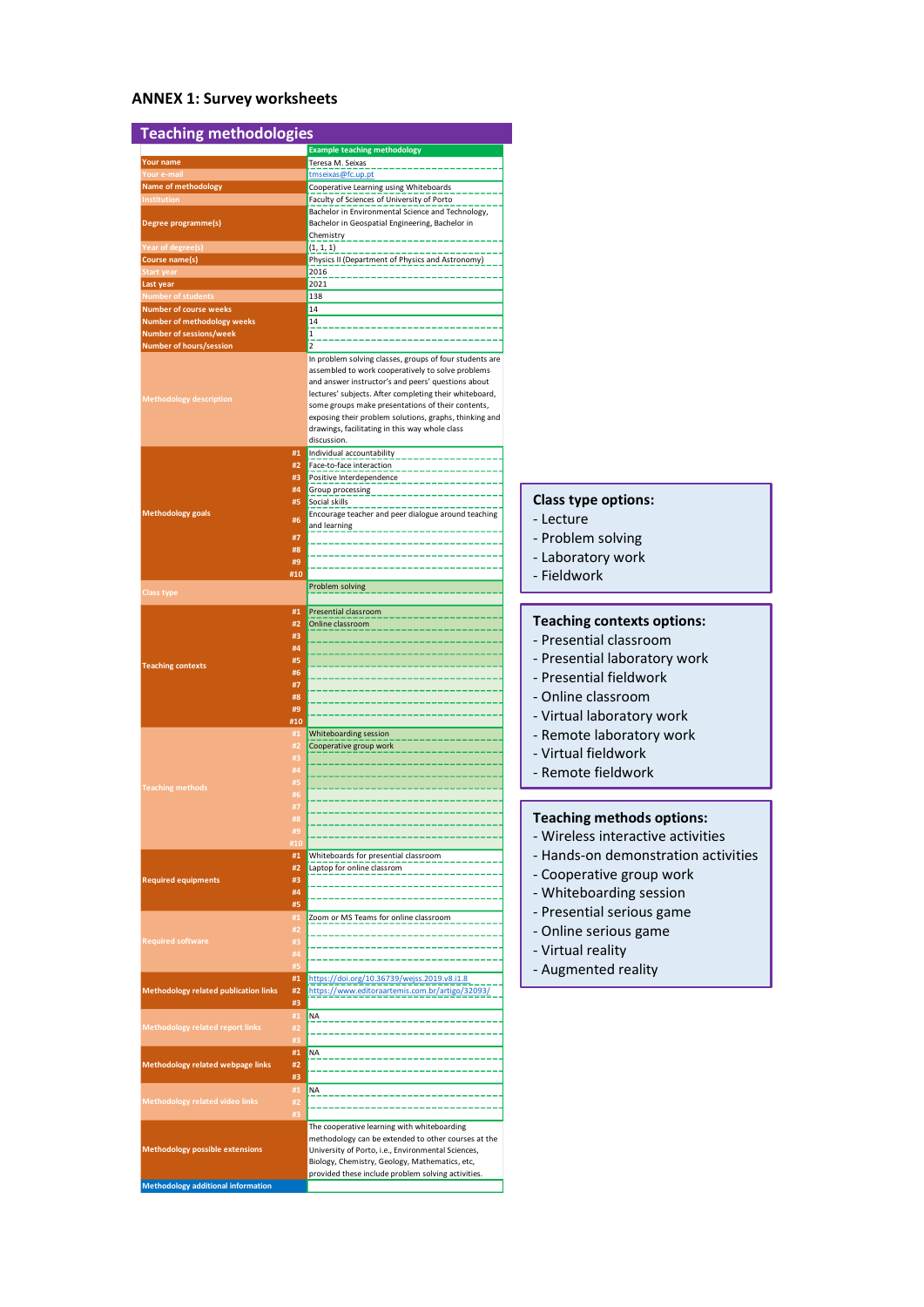| <b>Assessment methodologies</b>                                                      | <b>Example assessment methodology</b>                                                                                                               |
|--------------------------------------------------------------------------------------|-----------------------------------------------------------------------------------------------------------------------------------------------------|
| Your name                                                                            | Manuel A. S. Silva                                                                                                                                  |
| our e-mail                                                                           | massilva@fc.up.pt                                                                                                                                   |
| Name of methodology                                                                  | Quiz and problem solving based formative assessment                                                                                                 |
| <b>Institution</b>                                                                   | Faculty of Sciences of University of Porto                                                                                                          |
| Degree programme(s)                                                                  | Bachelor in Environmental Science and Technology, Bachelor in<br>Geospatial Engineering, Bachelor in Chemistry                                      |
| (ear of degree(s)                                                                    | (1, 1, 1)                                                                                                                                           |
| Course name(s)                                                                       | Physics II (Department of Physics and Astronomy)                                                                                                    |
| Start vear                                                                           | 2016                                                                                                                                                |
| Last year                                                                            | 2021                                                                                                                                                |
| <b>Number of students</b>                                                            | 138<br>14                                                                                                                                           |
| <b>Number of course weeks</b><br><b>Number of methodology weeks</b>                  | 14                                                                                                                                                  |
| Number of sessions/methodology week                                                  | 0,5                                                                                                                                                 |
| <b>Type of assessment</b>                                                            | Formative                                                                                                                                           |
|                                                                                      | Students should take formative tests through Moodle-UP platform.                                                                                    |
|                                                                                      | These tests will have a few simple questions/exercises about the                                                                                    |
| <b>Methodology description</b>                                                       | course contents. Students will also take a global formative test,<br>through Moodle-UP platform, which includes content taught during               |
|                                                                                      | the semester. Tests' grades will not be considered for the final                                                                                    |
|                                                                                      | grade. Students are provided with feedback as a guide to further                                                                                    |
|                                                                                      | study.                                                                                                                                              |
| #1                                                                                   | Identify misconceptions, struggles, and learning gaps and assess<br>how to close those gaps                                                         |
| #2                                                                                   | Bolster students' abilities to take ownership of their learning                                                                                     |
|                                                                                      | Encourage students self-assess skills                                                                                                               |
| #4                                                                                   | Give students detailed, actionable feedback                                                                                                         |
| #5<br>Methodology goals                                                              | Improve student achievement of learning objectives                                                                                                  |
|                                                                                      | Collect information which can be used to help shape teaching                                                                                        |
| #7                                                                                   | Improve students learning                                                                                                                           |
| #8                                                                                   | Motivate students to continuous study throughout the whole term.                                                                                    |
| #9                                                                                   |                                                                                                                                                     |
| <b>H10</b>                                                                           |                                                                                                                                                     |
| Assessment objects used                                                              |                                                                                                                                                     |
| Quiz                                                                                 | Yes                                                                                                                                                 |
|                                                                                      | Formative tests include quizzes. These are made of questions of<br>Description several types, including: multiple choice, short answer, fill in the |
|                                                                                      | blanks, numerical calculated answer, etc.                                                                                                           |
| Duration (days, hours, minutes) (7,0,0)                                              |                                                                                                                                                     |
| <b>Problem solving</b>                                                               | Yes                                                                                                                                                 |
| <b>Description</b>                                                                   | Formative tests include also problem solving, which is implemented                                                                                  |
| Duration (days, hours, minutes)                                                      | through numerical calculated questions.<br>(7,0,0)                                                                                                  |
| <b>Essay</b>                                                                         | <b>No</b>                                                                                                                                           |
| <b>Description</b>                                                                   |                                                                                                                                                     |
| Duration (days, hours, minutes)                                                      |                                                                                                                                                     |
| Report                                                                               | No                                                                                                                                                  |
| <b>Description</b>                                                                   |                                                                                                                                                     |
| Duration (days, hours, minutes)<br><b>Presentation</b>                               | No                                                                                                                                                  |
| <b>Description</b>                                                                   |                                                                                                                                                     |
| Duration (days, hours, minutes)                                                      |                                                                                                                                                     |
| <b>Discussion</b>                                                                    | <b>No</b>                                                                                                                                           |
| <b>Description</b>                                                                   |                                                                                                                                                     |
| Duration (days, hours, minutes)                                                      |                                                                                                                                                     |
| Peer review<br><b>Description</b>                                                    | <b>No</b>                                                                                                                                           |
| Duration (days, hours, minutes)                                                      |                                                                                                                                                     |
| Laboratory work performance                                                          | <b>No</b>                                                                                                                                           |
| <b>Description</b>                                                                   |                                                                                                                                                     |
| Duration (days, hours, minutes)                                                      |                                                                                                                                                     |
| <b>Fieldwork performance</b>                                                         | No                                                                                                                                                  |
| <b>Description</b>                                                                   |                                                                                                                                                     |
| Duration (days, hours, minutes)<br><b>Case study</b>                                 | <b>No</b>                                                                                                                                           |
| <b>Description</b>                                                                   |                                                                                                                                                     |
| Duration (days, hours, minutes)                                                      |                                                                                                                                                     |
| Project                                                                              | <b>No</b>                                                                                                                                           |
| <b>Description</b>                                                                   |                                                                                                                                                     |
| Duration (days, hours, minutes)                                                      |                                                                                                                                                     |
| Other formative assessment object<br>#1<br><b>Description</b>                        | <b>No</b>                                                                                                                                           |
| Duration (days, hours, minutes)                                                      |                                                                                                                                                     |
| Other formative assessment object<br>#2                                              | No                                                                                                                                                  |
| <b>Description</b>                                                                   |                                                                                                                                                     |
| Duration (days, hours, minutes)                                                      |                                                                                                                                                     |
| Other formative assessment object<br>#3                                              | <b>No</b>                                                                                                                                           |
| <b>Description</b><br>Duration (days, hours, minutes)                                |                                                                                                                                                     |
| Other formative assessment object<br>#4                                              | <b>No</b>                                                                                                                                           |
| <b>Description</b>                                                                   |                                                                                                                                                     |
| Duration (days, hours, minutes)                                                      |                                                                                                                                                     |
| Other formative assessment object<br>#5                                              | <b>No</b>                                                                                                                                           |
| <b>Description</b>                                                                   |                                                                                                                                                     |
| Duration (days, hours, minutes)                                                      |                                                                                                                                                     |
| <b>Assessment rubric(s) link:</b><br><b>Methodology related publication(s) links</b> | https://www.editoraartemis.com.br/artigo/32093/                                                                                                     |
| <b>Methodology related report(s) link:</b>                                           |                                                                                                                                                     |
| Methodology related webpage(s) links                                                 |                                                                                                                                                     |
|                                                                                      |                                                                                                                                                     |
| Methodology related video(s) links                                                   |                                                                                                                                                     |
|                                                                                      | The formative assessment can be extended to summative                                                                                               |
|                                                                                      | assessment and to other courses at the University of Porto, i.e.,                                                                                   |
| <b>Methodology possible extensions</b>                                               | Environmental Sciences, Biology, Chemistry, Geology, Mathematics,<br>etc, provided these include problem solving activities.                        |

```
Options:
- Formative
- Summative
```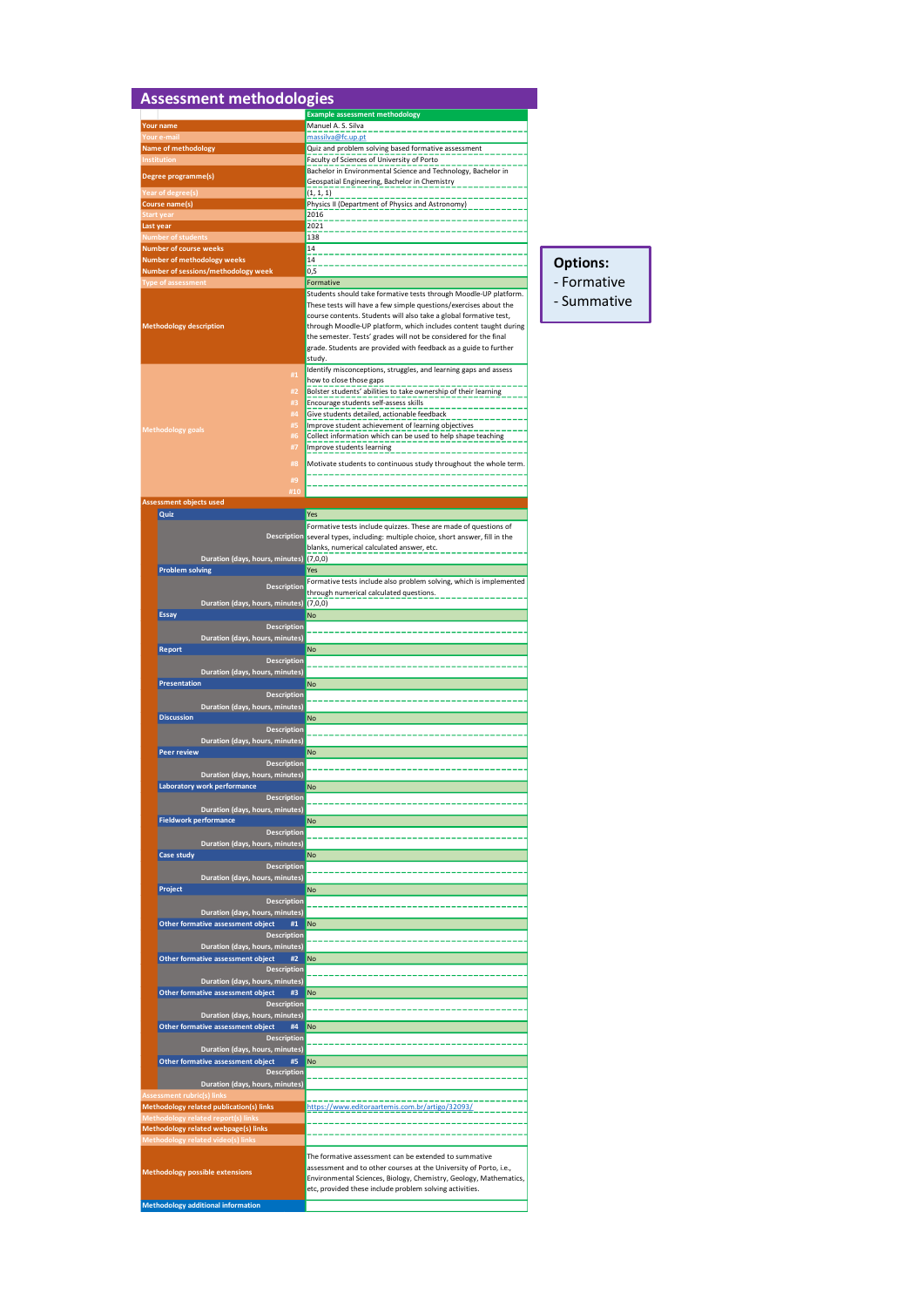## **ANNEX 2: Survey data summary**

# **Teaching methodologies**

| Institution     | <b>Teaching</b><br>Methodology                                | <b>Class</b><br><b>Type</b>        | <b>Teaching</b><br><b>Contexts</b>                                        | <b>Teaching</b><br><b>Methods</b>                     | <b>Equipments</b>                                                                                                                | <b>Software</b>                                                         |
|-----------------|---------------------------------------------------------------|------------------------------------|---------------------------------------------------------------------------|-------------------------------------------------------|----------------------------------------------------------------------------------------------------------------------------------|-------------------------------------------------------------------------|
| UPorto          | Cooperative<br>Learning using<br>Whiteboards                  | Problem<br>solving                 | Presential<br>classroom<br>Online<br>classroom                            | Whiteboarding<br>session<br>Cooperative<br>group work | Whiteboards<br>for presential<br>classroom<br>Laptop for<br>online<br>classroom                                                  | Zoom or<br><b>MS Teams</b><br>for online<br>classroom                   |
| <b>UCoimbra</b> | Traditional<br>teaching, face to<br>face                      | Lecture<br>Quiz solving            | Presential<br>classroom                                                   | Whiteboarding<br>session                              | Whiteboard<br>Datashow                                                                                                           |                                                                         |
|                 | Traditional<br>teaching, face to<br>face                      | Problem<br>solving                 | Presential<br>classroom                                                   | Whiteboarding<br>session                              | Whiteboard                                                                                                                       |                                                                         |
| UAnnunzio       | Face to face                                                  | Lecture                            | Presential<br>classroom                                                   | Power point<br>presentation                           | Laptop for<br>presentation<br>Projector                                                                                          | <b>MS Power</b><br>Point or<br>equivalent                               |
|                 | <b>Practical activities</b><br>on data<br>processing          | Laboratory<br>work                 | Presential<br>laboratory<br>work                                          | Hands-on<br>demonstration<br>activities               | Computers<br>(one for each<br>student)                                                                                           | <b>QGIS</b>                                                             |
|                 | Constructivist<br>Approach/Project-<br><b>Based Learning</b>  | Fieldwork<br>Lecture               | Presential<br>classroom<br>Online<br>classroom<br>Presential<br>fieldwork | Cooperative<br>group work<br>Whiteboarding<br>session | Whiteboards<br>for presential<br>classroom<br>Laptop for<br>online<br>classroom<br>Geological<br>toolkit for<br>field activities | <b>MS Teams</b><br>for online<br>classroom                              |
|                 | <b>Frontal lectures</b>                                       | Lecture                            | Presential<br>classroom                                                   | Power point<br>presentation                           | Laptop for<br>presentation<br>Projector                                                                                          | <b>MS Power</b><br>Point or<br>equivalent                               |
|                 | Assignment of<br>student oral<br>presentation                 | Lecture                            | Presential<br>classroom                                                   | Power point<br>presentation                           | Laptop for<br>presentation<br>Projector                                                                                          | <b>MS Power</b><br>Point or<br>equivalent                               |
| <b>UNantes</b>  | Cooperative<br>learning using<br>whiteboards and<br>computers | Problem<br>solving                 | Presential<br>classroom                                                   | Whiteboarding<br>session<br>Cooperative<br>group work | Whiteboards<br>for presential<br>classroom<br>Computers<br>room                                                                  | <b>FORTRAN</b><br>language<br>for<br>computers<br>session               |
|                 | Cooperative<br>Learning using<br>Whiteboards                  | Problem<br>solving                 | Presential<br>classroom                                                   | Whiteboarding<br>session<br>Cooperative<br>group work | Whiteboards<br>for presential<br>classroom                                                                                       | NА                                                                      |
|                 | Learning through<br>whiteboards and<br>computers              | Lecture                            | Presential<br>classroom                                                   | Whiteboarding<br>session                              | Whiteboards<br>for presential<br>classroom                                                                                       | Octave and<br><b>FORTRAN</b><br>language<br>for<br>computers<br>session |
|                 | Interactive course<br>in planetology                          | Research<br>techniques<br>training | Presential<br>classroom                                                   | Whiteboarding<br>session<br>Cooperative<br>group work | Whiteboards<br>for presential<br>classroom<br>Laptop for<br>online<br>classroom<br>Free access to<br>scientific<br>publications  | <b>NA</b>                                                               |